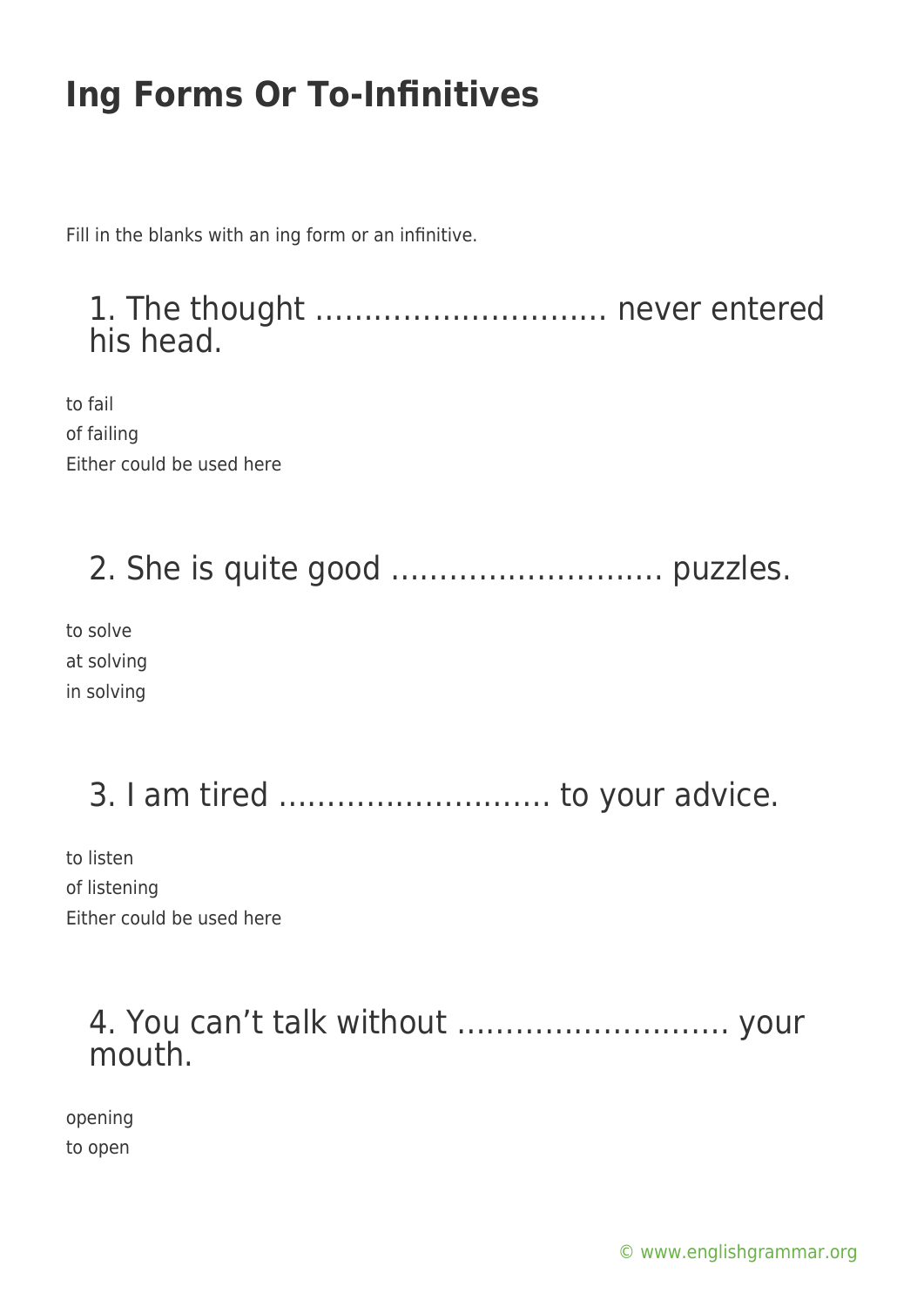open

#### 5. We managed to finish the job by ……………………….. over time.

work working to work

### 6. We repaired the roof instead of …………………………. on vacation.

go to go going

### 7. I look forward to ……………………….. a grandmother.

become becoming Either could be used here

### 8. I am not used to ………………………… in big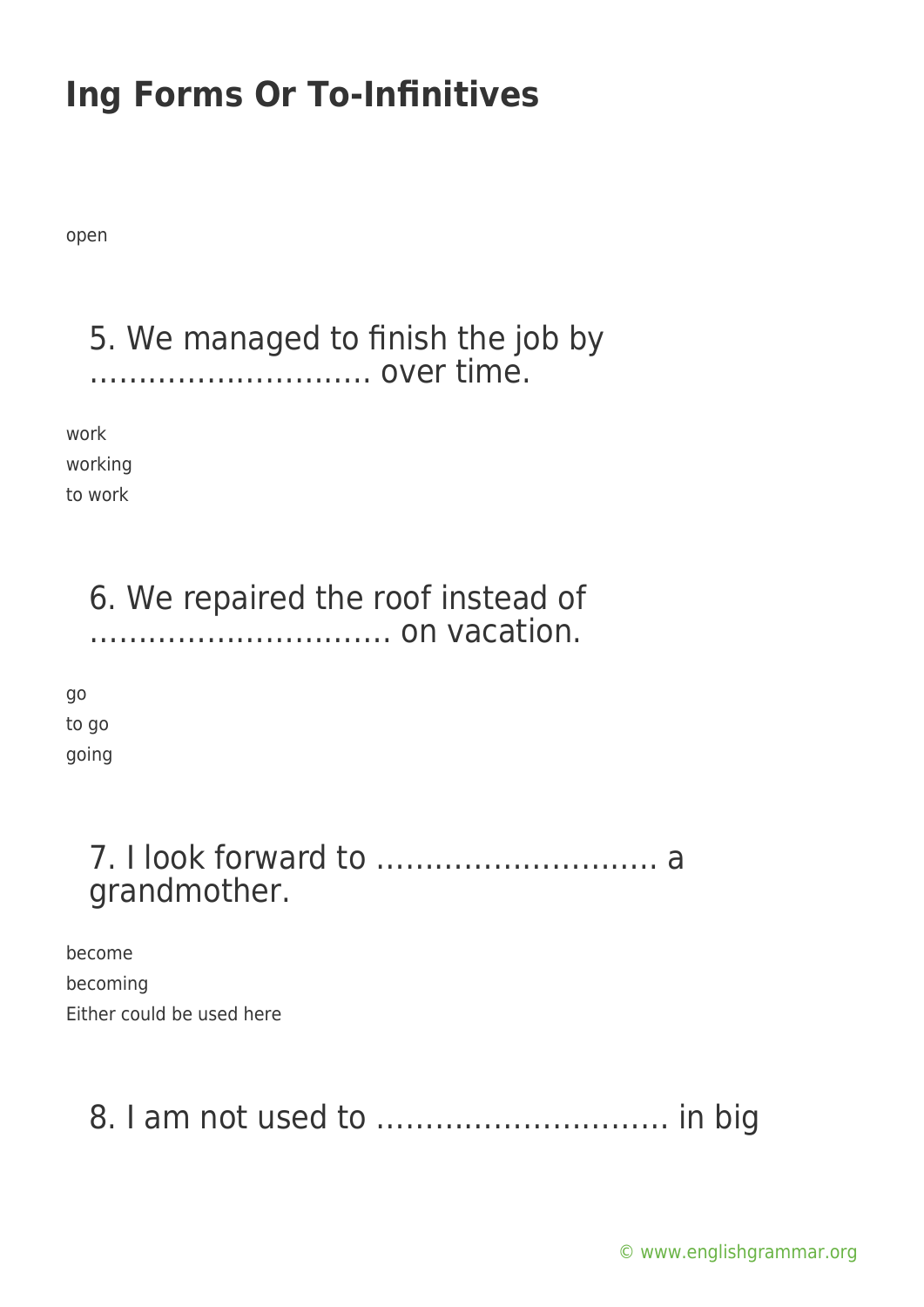### cities.

live living Either could be used here

### 9. He objects to ……………………… on weekends.

working work

### 10. They don't permit ………………………… in the conference hall.

to smoke smoking Either could be used here

### 11. We regret ………………………. you that the flight has been cancelled.

informing to inform Either could be used here